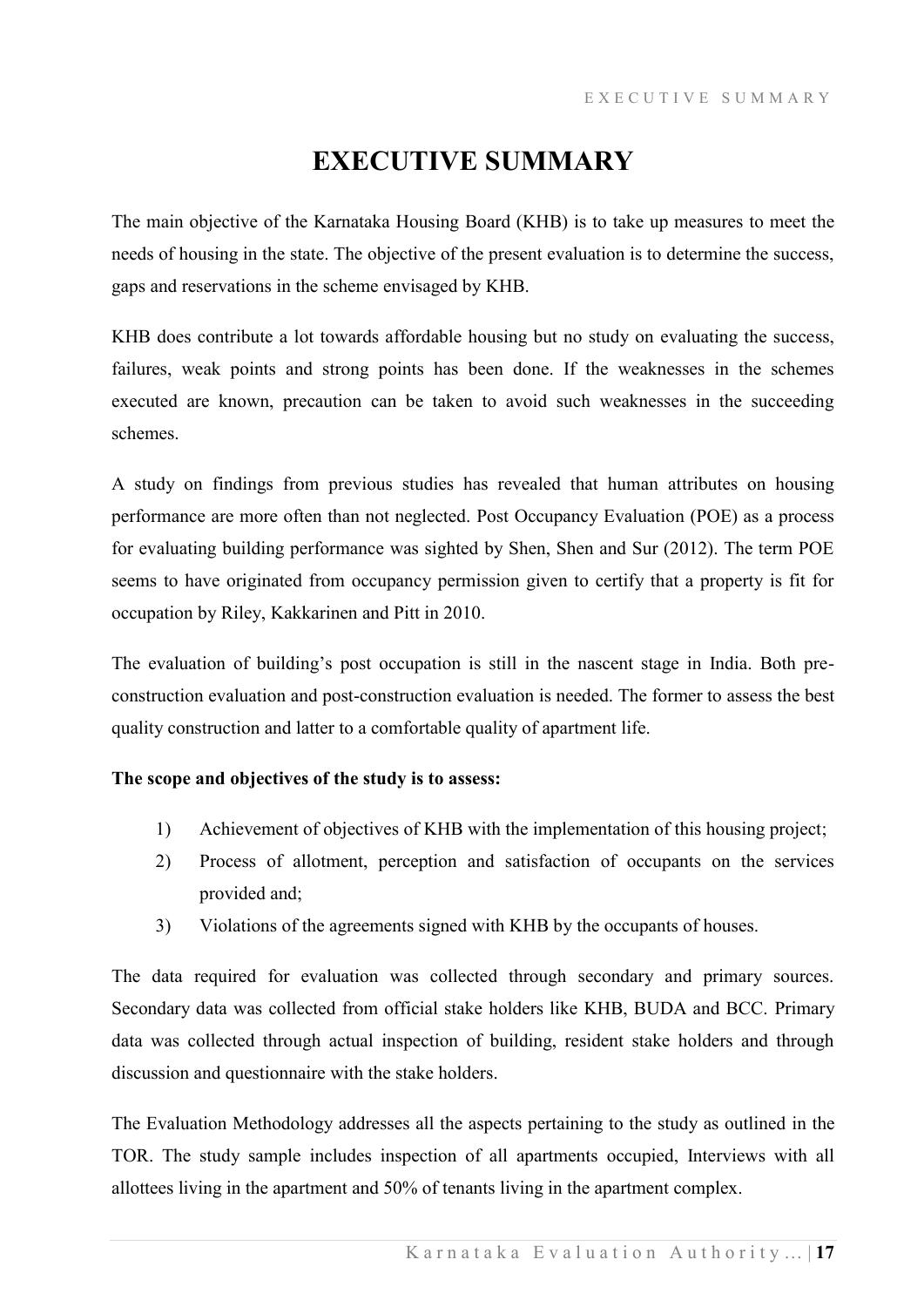**Evaluation of Residential Highrise Project constructed at Jakkare Honda, Belagavi by Karnataka Housing Board**

A reconnaissance survey was undertaken to assess reality situation. Discussions were held with KHB, BCC and BUDA. The required data was later collected *in situ* through personal interaction and interviews with all stake holders as per Schedule. The data collected through interview schedules, allottees, questionnaires, inspection checklist and FGD schedules were collated and collected.

KHB confirmed that a local demand survey was made to ensure that the housing project would be a success. The local demand survey had indicated that there was a demand. The land in Sy. No. 219 (P) admeasuring 2 Acres – 10 Guntas was handed over by the Revenue Department under the directions of the DC, Belagavi at the rate of Rs. 180/- per Sq. Ft for construction of its own residential quarters for its staff in Belagavi and elsewhere in lieu of the cost of land.

The analysis reveals that 40% are natives of the City while 27% are from other parts of the district. 19% are from different parts of the State. The analysis also reveals that 86% are happy with apartment culture. Generally, the residents prefer apartment for security, safety and social interaction.

As far as the quality of construction is concerned 86% were satisfied and about 14% were not totally satisfied due to poor finishing and poor quality furnishings. Generally, the residents are not satisfied with the sewage disposal system.

The residents are satisfied with the location as it is in proximity to civic amenities like shops, health clinics, bus stand, Railway station, community halls. The residents are not satisfied with the usage of certain materials in the construction such as CI pipes. Property tax payment is a source of worry to the residents as they have not obtained OC yet.

#### **REFLECTIONS:**

The allotment done according to norms and pricing is also fair, as the KHB is a no-profit – no – loss agency. Some of the apartments have not yet been allotted / auctioned. It would be better if allotments / auctions are done within a specified period after completion. As far as technical compliance is concerned, the physical and structural characteristics of the building shows that they are designed and constructed based on Government approved specifications and are structurally safe.

#### **CONCLUSIONS:**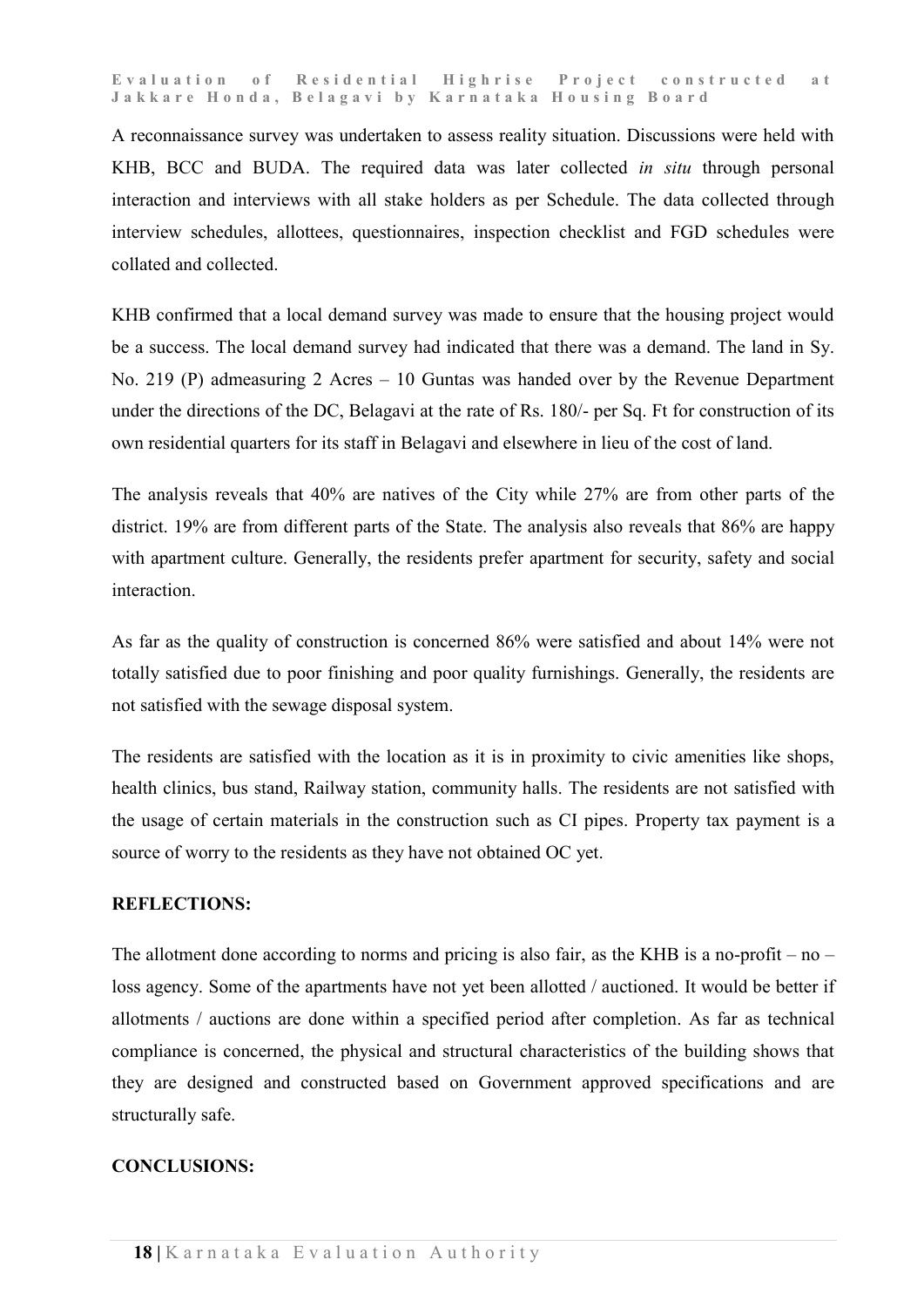The main conclusions of the study are indicated below:

#### **Techno Related**

- $\checkmark$  Instead of entrusting the work on Lump Sum (LS) contract, works could be entrusted on item rate contract since there will not be any ambiguity and no party will be benefited. In case of LS projects there is even likely-hood of benefit either for the department or the contractor.
- $\checkmark$  Proper planning is needed in obtaining necessary permissions from the external Department such as BCC, BUDA, KSPCB & HESCOM, in order to not only avoid delay in completion of project and to ensure that beneficiaries are not trouble in the issue of OCs.
- $\checkmark$  All external sewage lines and cables must be provided in vertical ducts instead of providing on external walls of building which is not aesthetically pleasant.
- $\checkmark$  The make and brand of fixtures etc., shall have to be mentioned in the specification to maintain and long durability
- $\checkmark$  All working drawings have to be finalized before calling tender and based on working drawings the quantities have to be calculated in order to avoid variations/benefit.

#### **Environment Sustainability**

- The site is on a tank bed with a nala flowing adjacent. Any tank bed will attract certain amount of flooding, even when care is taken, during heavy rains. The floods may last for a few hours but is harmful.
- In close proximity to the site a railway line passes. Such sites should be chosen after great examining for housing.
- $\checkmark$  The location of the site should be free from air, noise and water pollution. As there is no STP at present there is air pollution as drains clog and emanate smell. In addition the adjacent nala to which the basic treated sewage flows emanates smell. It is a breeding place for mosquitoes and there is danger of diseases like dengue, malaria and typhoid.
- $\checkmark$  As the housing complex is not supplied with treated municipal water and depends on the bore wells, the quality of water has to be checked frequently. Though there is every possibility to provide treated drinking water, the proposal has been held back due to technical and administrative reasons.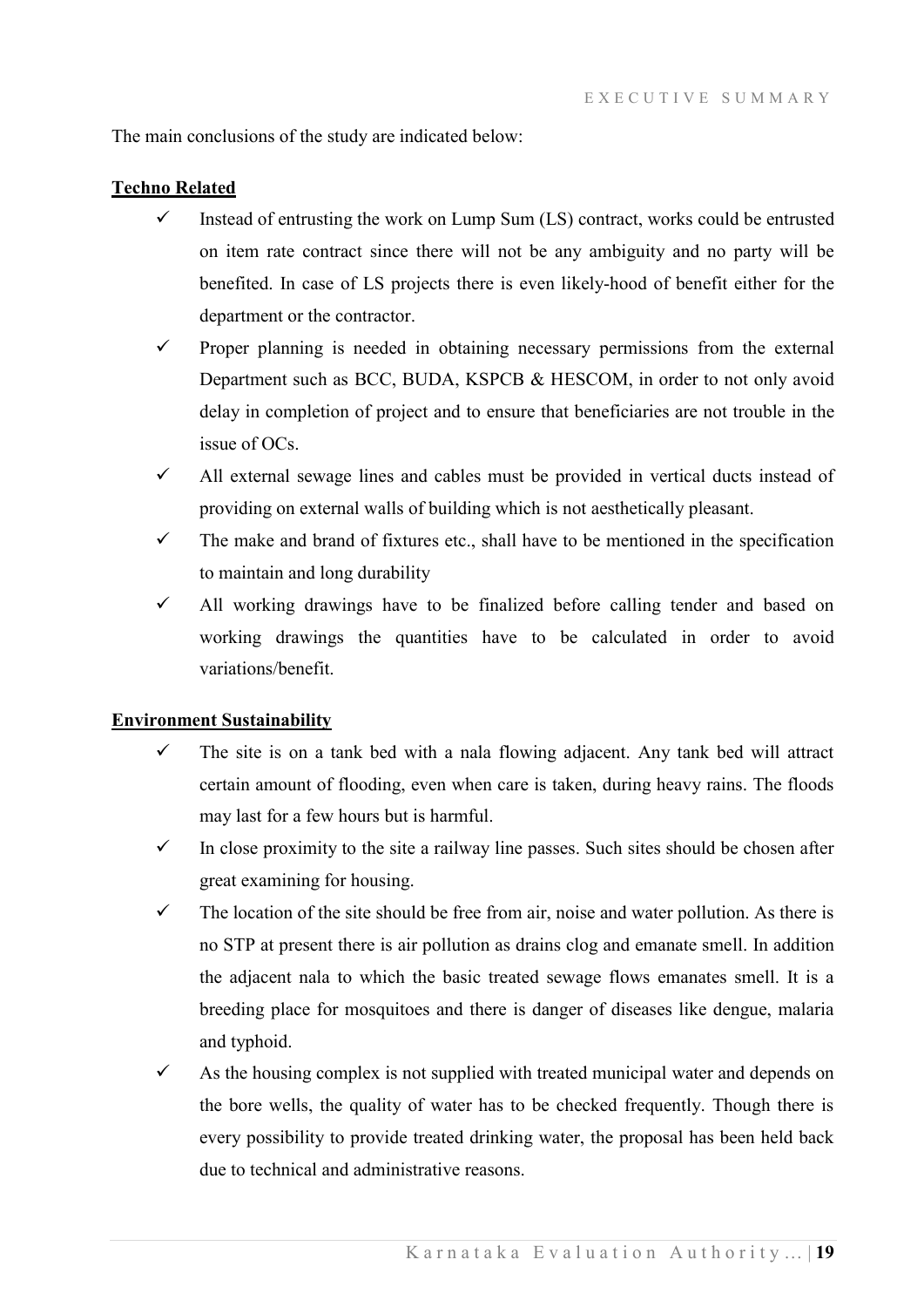#### **Socio- Economic Related**

- $\checkmark$  Socio related issues, in the present context, mean the comfort / recreation related issues for which the residents are concerned. They aspire for proper allotted parking lots, proper play space, library, community hall etc.
- $\checkmark$  Parking lots should be equal to at least the number of apartments to avoid a crowding situation. Hence, at the planning stage itself this issue should be tackled.
- $\checkmark$  In a public housing system, the no. of apartments ought to be the criteria even if it means cutting down the number of apartment's space wise, to provide more convenience to the residents. A better planning exercise could help in making housing complexes more comfortable.

#### **LIMITATIONS**

- $\checkmark$  The analysis is based on the sample approved by KEA.
- $\checkmark$  The findings of the study cannot be taken as a replication for other Highrise buildings as conditions may differ there.

### **RECOMMENDATIONS**

# **Short Term**

- 1. The land use from P/PG/OS should be got changed to residential use by KHB from the UDD.
- 2. The Other unsettled aspects should be settled with the concerned departments to smoothen the process of their OCs.
- 3. The plan violates the then prevailing ZR. It has to be examined and regularized at the earliest to ease the anxiety of the residents.
- 4. The NOC or declaration by the Railway Authorities to the effect that there is No Objection for the existing complex has to be obtained to avoid future complications.
- 5. STP should be constructed and CFO should be obtained from KSPCB.
- 6. Steps may be initiated to sell the remaining flats by the KHB.

# **Long Term**

- 1. While planning for housing, in urban areas especially where masterplans are approved by the govt. under KT&CP act, lands earmarked for residential use should be identified to avoid complications. In other areas, KHB should have details on:
	- i. Location of land
	- ii. Land use as per MP.